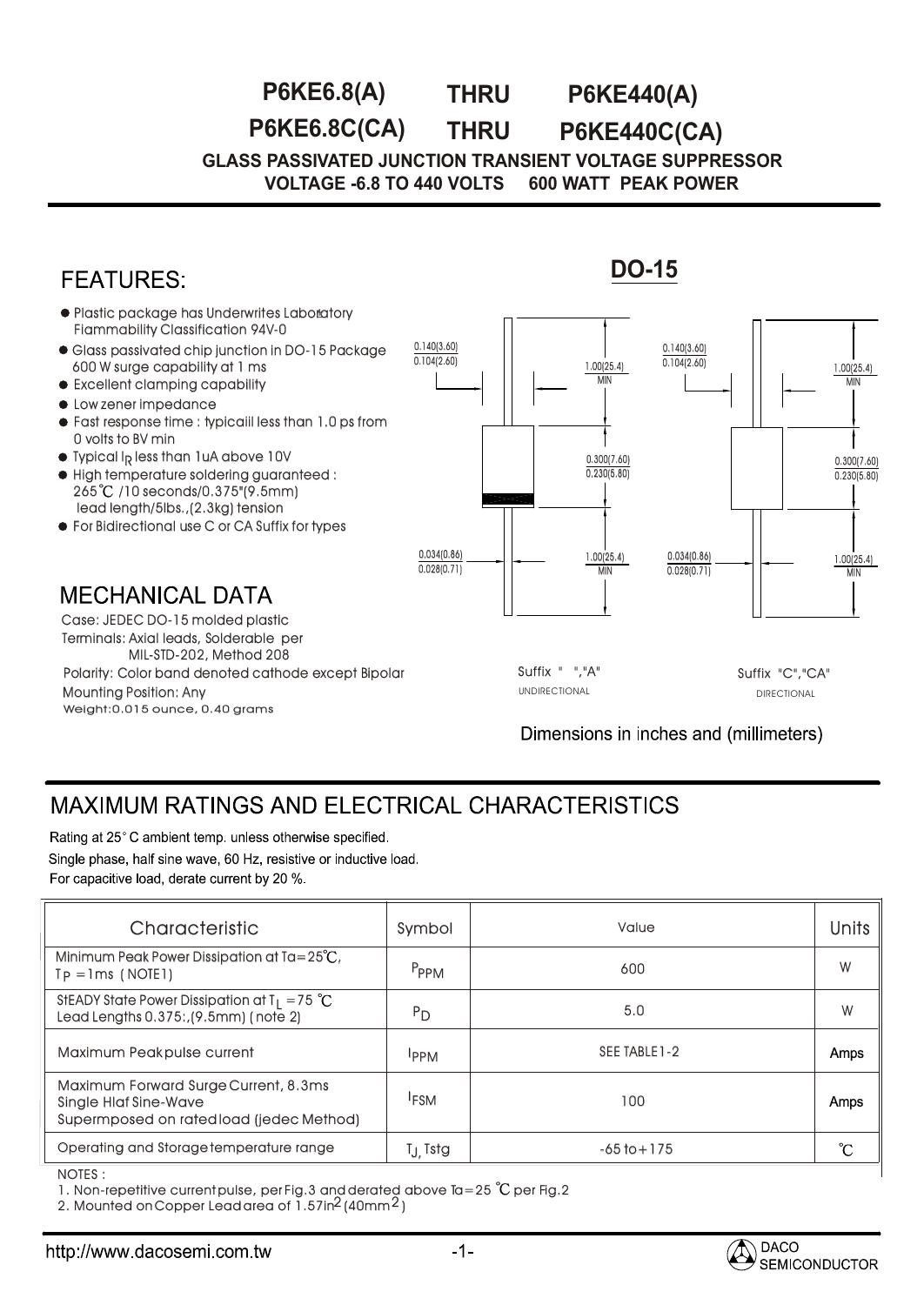









TA, AMBIENTTEMPERAIUER, C

FIG.4- TYPICALJUNCTION CAPACITANCE UNIDIRECTIONAL



V(BR), BREAKDOWN VOLTAGE, VOLTS

FIG.6-MAXIMUM NON-REPETITEVE PEAKFORW ARD SURGE CURRENT **UNIDIRECTIONAL**  $200$ Ш Tj=Tj m ax<br>8.3ms SINGLE HALF since<br>JEDEC METHOD 100 WAVE ⋣ 50─  $\Box$ 



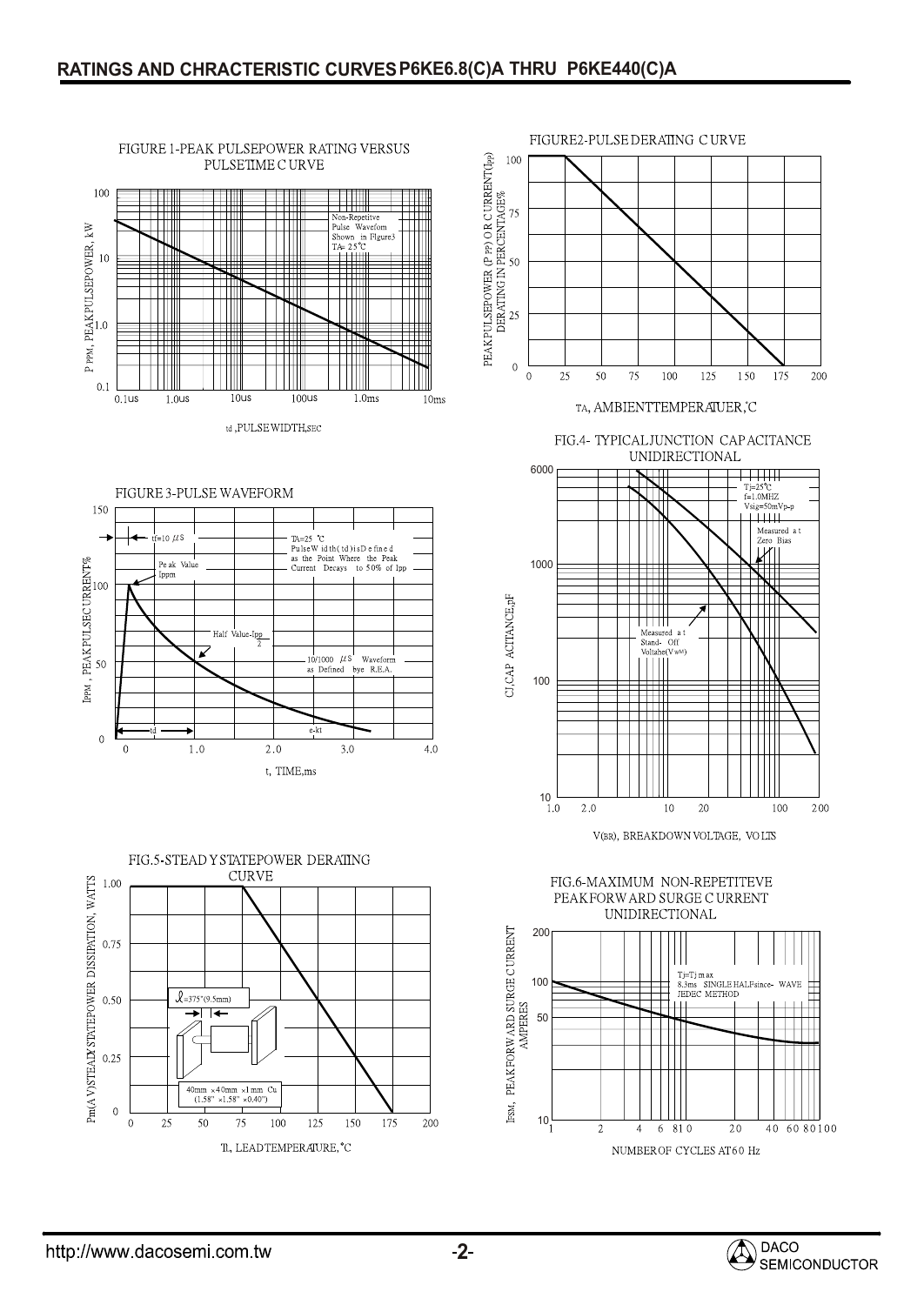## **600 WATT AXIAL LEAD TVS P6KE6.8(A)(C)(CA) THRU P6KE440(A)(C)(CA) Table 1**

| Part Number                       | VRW M | $V$ BR $@$ IT |      |     | IR @ V RWM  |            | $VC$ $@I$ $PP$ |      |         |
|-----------------------------------|-------|---------------|------|-----|-------------|------------|----------------|------|---------|
|                                   |       | Min.          | Max. | IT  | UNI-        | BI.        |                |      | PACKAGE |
|                                   | V     | V             | V    | m A | u A         | u A        | Volts          | А    |         |
| 600W Transient Voltage Suppressor |       |               |      |     |             |            |                |      |         |
| P6KE6.8(C)                        | 5.50  | 6.12          | 7.48 | 10  | 1000        | 2000       | 10.8           | 56.0 | DO-15   |
| P6KE6.8(C)A                       | 5.80  | 6.45          | 7.14 | 10  | 1000        | 2000       | 10.5           | 57.0 | DO-15   |
| P6KE7.5(C)                        | 6.05  | 6.75          | 8.25 | 10  | 500         | 1000       | 11.7           | 51.0 | DO-15   |
| P6KE7.5(C)A                       | 6.40  | 7.13          | 7.88 | 10  | 500         | 1000       | 11.3           | 53.0 | DO-15   |
| P6KE8.2(C)                        | 6.63  | 7.38          | 9.02 | 10  | 200         | 400        | 12.5           | 48.0 | DO-15   |
| P6KE8.2(C)A                       | 7.02  | 7.79          | 8.61 | 10  | 200         | 400        | 12.1           | 50.0 | DO-15   |
| P6KE9.1(C)                        | 7.37  | 8.19          | 10.0 | 1.0 | 50          | 100        | 13.8           | 44.0 | DO-15   |
| P6KE9.1(C)A                       | 7.78  | 8.65          | 9.50 | 1.0 | 50          | 100        | 13.4           | 45.0 | DO-15   |
| P6KE10(C)                         | 8.10  | 9.00          | 11.0 | 1.0 | 10          | 20         | 15.0           | 40.0 | DO-15   |
| $P6KE10(C)$ A                     | 8.55  | 9.50          | 10.5 | 1.0 | 10          | 20         | 14.5           | 41.0 | DO-15   |
| P6KE11(C)                         | 8.92  | 9.90          | 12.1 | 1.0 | 5           | 10         | 16.2           | 37.0 | DO-15   |
| $P6$ KE11(C)A                     | 9.40  | 10.5          | 11.6 | 1.0 | 5           | 10         | 15.6           | 38.0 | DO-15   |
| P6KE12(C)                         | 9.72  | 10.8          | 13.2 | 1.0 | 5           | 5          | 17.3           | 35.0 | DO-15   |
| P6KE12(C)A                        | 10.2  | 11.4          | 12.6 | 1.0 | 5           | 5          | 16.7           | 36.0 | DO-15   |
| P6KE13(C)                         | 10.5  | 11.7          | 14.3 | 1.0 | 5           | 5          | 19.0           | 32.0 | DO-15   |
| P6KE13(C)A                        | 11.1  | 12.4          | 13.7 | 1.0 | 5           | 5          | 18.2           | 33.0 | DO-15   |
| P6KE15(C)                         | 12.1  | 13.5          | 16.5 | 1.0 | 5           | 5          | 22.0           | 27.0 | DO-15   |
| $P6$ KE15(C)A                     | 12.8  | 14.3          | 15.8 | 1.0 | 5           | 5          | 21.2           | 28.0 | DO-15   |
| P6KE16(C)                         | 12.9  | 14.4          | 17.6 | 1.0 | 5           | 5          | 23.5           | 26.0 | DO-15   |
| $P6KE16(C)$ A                     | 13.6  | 15.2          | 16.8 | 1.0 | 5           | 5          | 22.5           | 27.0 | DO-15   |
| P6KE18(C)                         | 14.5  | 16.2          | 19.8 | 1.0 | 5           | 5          | 26.5           | 23.0 | DO-15   |
| $P6$ KE18(C)A                     | 15.3  | 17.1          | 18.9 | 1.0 | 5           | 5          | 25.2           | 24.0 | DO-15   |
| P6KE20(C)                         | 16.2  | 18.0          | 22.0 | 1.0 | 5           | 5          | 29.1           | 21.0 | DO-15   |
| $P6$ KE20(C)A                     | 17.1  | 19.0          | 21.0 | 1.0 | 5           | $\sqrt{5}$ | 27.7           | 22.0 | DO-15   |
| P6KE22(C)                         | 17.8  | 19.8          | 24.2 | 1.0 | 5           | $\sqrt{5}$ | 31.9           | 19.0 | DO-15   |
| P6KE22(C)A                        | 18.8  | 20.9          | 23.1 | 1.0 | 5           | 5          | 30.6           | 20.0 | DO-15   |
| P6KE24(C)                         | 19.4  | 21.6          | 26.4 | 1.0 | 5           | 5          | 34.7           | 17.0 | DO-15   |
| $P6$ KE24(C)A                     | 20.5  | 22.8          | 25.2 | 1.0 | 5           | 5          | 33.2           | 18.0 | DO-15   |
| P6KE27(C)                         | 21.8  | 24.3          | 29.7 | 1.0 | 5           | 5          | 39.1           | 15.0 | DO-15   |
| P6KE27(C)A                        | 23.1  | 25.7          | 28.4 | 1.0 | 5           | 5          | 37.5           | 16.0 | DO-15   |
| P6KE30(C)                         | 24.3  | 27.0          | 33.0 | 1.0 | 5           | 5          | 43.5           | 14.0 | DO-15   |
| P6KE30(C)A                        | 25.6  | 28.5          | 31.5 | 1.0 | $\,$ 5 $\,$ | 5          | 41.4           | 14.4 | DO-15   |
| P6KE33(C)                         | 26.8  | 29.7          | 36.3 | 1.0 | 5           | 5          | 47.7           | 12.6 | DO-15   |
| P6KE33(C)A                        | 28.2  | 31.4          | 34.7 | 1.0 | 5           | 5          | 45.7           | 13.2 | DO-15   |
| P6KE36(C)                         | 29.1  | 32.4          | 39.6 | 1.0 | 5           | 5          | 52.0           | 11.6 | DO-15   |
| P6KE36(C)A                        | 30.8  | 34.2          | 37.8 | 1.0 | 5           | 5          | 49.9           | 12.0 | DO-15   |
| P6KE39(C)                         | 31.6  | 35.1          | 42.9 | 1.0 | 5           | 5          | 56.4           | 10.6 | DO-15   |
| P6KE39(C)A                        | 33.3  | 37.1          | 41.0 | 1.0 | 5           | 5          | 53.9           | 11.2 | DO-15   |
| P6KE43(C)                         | 34.8  | 38.7          | 47.3 | 1.0 | $\,$ 5 $\,$ | 5          | 61.9           | 9.6  | DO-15   |
| P6KE43(C)A                        | 36.8  | 40.9          | 45.2 | 1.0 | 5           | 5          | 59.3           | 10.1 | DO-15   |
| P6KE47(C)                         | 38.1  | 42.3          | 51.7 | 1.0 | 5           | 5          | 67.8           | 8.9  | DO-15   |
|                                   |       |               |      | 1.0 | 5           | 5          | 64.8           |      | DO-15   |